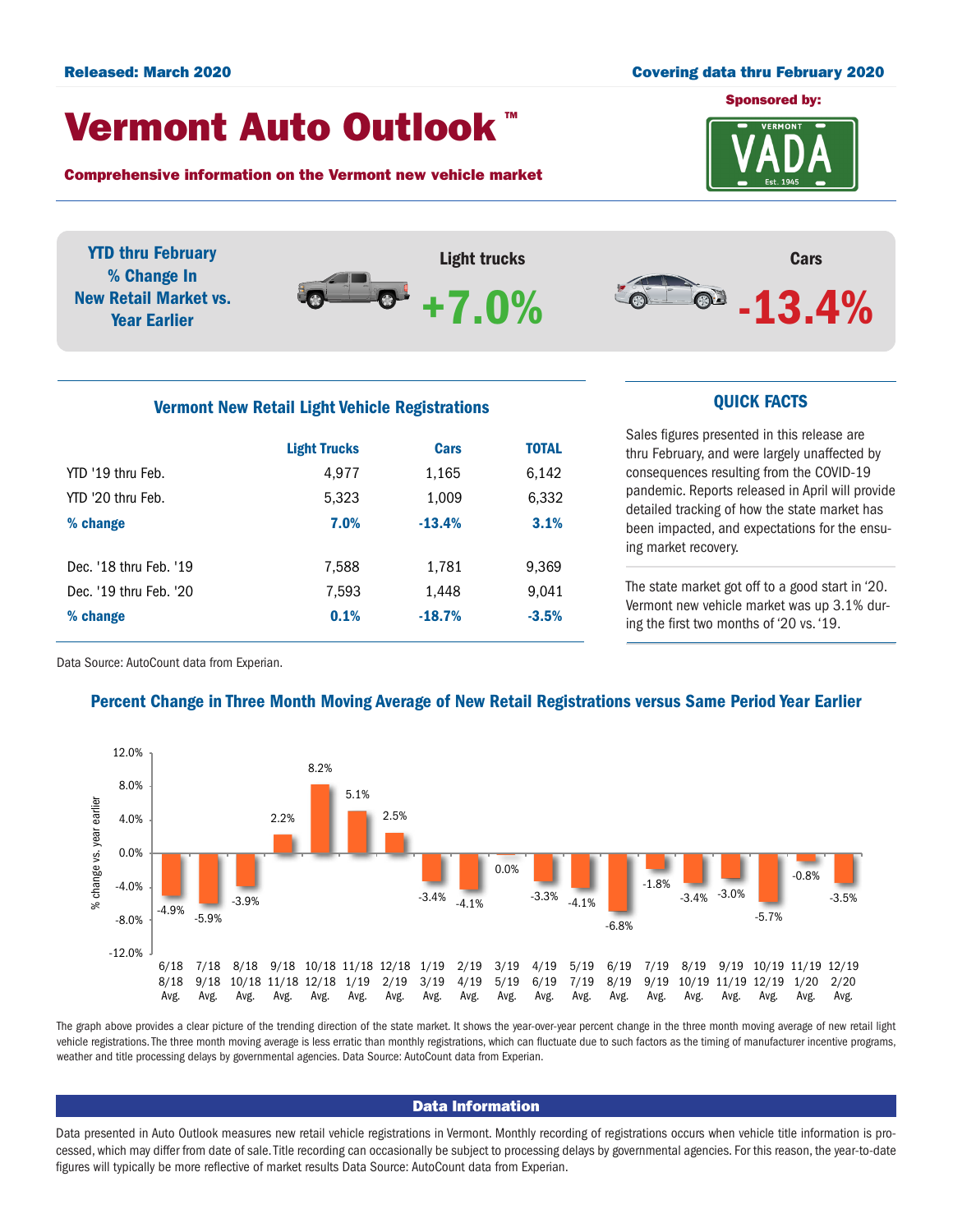### Page 2 Released: March 2020



| Vermont New Retail Car and Light Truck Registrations |                 |                          |                           |          |                  |         |         |  |  |
|------------------------------------------------------|-----------------|--------------------------|---------------------------|----------|------------------|---------|---------|--|--|
|                                                      |                 | <b>YTD thru February</b> |                           |          | <b>YTD</b>       |         |         |  |  |
|                                                      | Number          |                          |                           |          | Market Share (%) |         |         |  |  |
|                                                      | of dealers      | 2019                     | 2020                      | % chg.   | 2019             | 2020    | Chg.    |  |  |
| <b>TOTAL</b>                                         |                 | 6,142                    | 6,332                     | 3.1%     |                  |         |         |  |  |
| Cars                                                 |                 | 1,165                    | 1,009                     | $-13.4%$ | 19.0             | 15.9    | $-3.0$  |  |  |
| <b>Trucks</b>                                        |                 | 4,977                    | 5,323                     | 7.0%     | 81.0             | 84.1    | 3.0     |  |  |
| <b>Domestic Brands</b>                               |                 | 2,802                    | 2,958                     | 5.6%     | 45.6             | 46.7    | 1.1     |  |  |
| European Brands                                      |                 | 411                      | 429                       | 4.4%     | 6.7              | 6.8     | 0.1     |  |  |
| Japanese Brands                                      |                 | 2,721                    | 2,703                     | $-0.7%$  | 44.3             | 42.7    | $-1.6$  |  |  |
| Korean Brands                                        |                 | 208                      | 242                       | 16.3%    | 3.4              | 3.8     | 0.4     |  |  |
| Acura                                                | $\mathbf{1}$    | 35                       | 16                        | $-54.3%$ | 0.6              | 0.3     | $-0.3$  |  |  |
| Alfa Romeo                                           | $1\overline{ }$ | 3                        | $\overline{2}$            | $-33.3%$ | 0.0              | $0.0\,$ | 0.0     |  |  |
| Audi                                                 | $\overline{2}$  | 84                       | 69                        | $-17.9%$ | 1.4              | 1.1     | $-0.3$  |  |  |
| <b>BMW</b>                                           | $\mathbf{1}$    | 33                       | 33                        | 0.0%     | 0.5              | 0.5     | 0.0     |  |  |
| <b>Buick</b>                                         | 9               | 109                      | 88                        | $-19.3%$ | 1.8              | 1.4     | $-0.4$  |  |  |
| Cadillac                                             | $5\phantom{.}$  | 15                       | 19                        | 26.7%    | 0.2              | 0.3     | 0.1     |  |  |
| Chevrolet                                            | 13              | 600                      | 700                       | 16.7%    | 9.8              | 11.1    | $1.3\,$ |  |  |
| Chrysler                                             | 10              | 19                       | 11                        | $-42.1%$ | 0.3              | 0.2     | $-0.1$  |  |  |
| Dodge                                                | 9               | 34                       | 39                        | 14.7%    | 0.6              | 0.6     | 0.1     |  |  |
| <b>FIAT</b>                                          | $1\overline{ }$ | 3                        | $\mathbf{1}$              | $-66.7%$ | 0.0              | 0.0     | 0.0     |  |  |
| Ford                                                 | 16              | 930                      | 931                       | 0.1%     | 15.1             | 14.7    | $-0.4$  |  |  |
| Genesis                                              | $1\vert$        | $\pmb{0}$                | $\mathbf{1}$              |          | 0.0              | 0.0     | 0.0     |  |  |
| GMC                                                  | 9               | 433                      | 423                       | $-2.3%$  | $7.0\,$          | 6.7     | $-0.4$  |  |  |
| Honda                                                | 4               | 466                      | 442                       | $-5.2%$  | 7.6              | $7.0$   | $-0.6$  |  |  |
| Hyundai                                              | 3               | 75                       | 86                        | 14.7%    | $1.2\,$          | 1.4     | $0.1\,$ |  |  |
| Infiniti                                             | $\mathbf 0$     | 4                        | $\overline{2}$            | $-50.0%$ | $0.1\,$          | 0.0     | 0.0     |  |  |
| Jaguar                                               | $\mathbf 0$     | 4                        | $\sqrt{2}$                | $-50.0%$ | $0.1\,$          | 0.0     | $0.0\,$ |  |  |
| Jeep                                                 | $\overline{9}$  | 274                      | 318                       | 16.1%    | 4.5              | 5.0     | $0.6\,$ |  |  |
| Kia                                                  | 3               | 133                      | 155                       | 16.5%    | 2.2              | 2.4     | $0.3\,$ |  |  |
| <b>Land Rover</b>                                    | $\mathbf 0$     | $11\,$                   | 15                        | 36.4%    | 0.2              | 0.2     | 0.1     |  |  |
| Lexus                                                | $\overline{0}$  | $17$                     | 12                        | $-29.4%$ | 0.3              | 0.2     | $-0.1$  |  |  |
| Lincoln                                              | 4               | 20                       | 20                        | 0.0%     | 0.3              | 0.3     | $0.0\,$ |  |  |
| Mazda                                                | $\overline{2}$  | 73                       | 68                        | $-6.8%$  | 1.2              | 1.1     | $-0.1$  |  |  |
| Mercedes                                             | $1\overline{ }$ | 39                       | 32                        | $-17.9%$ | 0.6              | 0.5     | $-0.1$  |  |  |
| <b>MINI</b>                                          | 1               | $\overline{7}$           | $\ensuremath{\mathsf{3}}$ | $-57.1%$ | $0.1\,$          | 0.0     | $-0.1$  |  |  |
| Mitsubishi                                           | $\overline{2}$  | 48                       | 54                        | 12.5%    | 0.8              | 0.9     | $0.1\,$ |  |  |
| Nissan                                               | $5\overline{)}$ | 289                      | 270                       | $-6.6%$  | 4.7              | 4.3     | $-0.4$  |  |  |
| Other                                                |                 | 11                       | 25                        | 127.3%   | $0.2\,$          | 0.4     | 0.2     |  |  |
| Porsche                                              | $\mathbf 0$     | $\mathbf 5$              | $\overline{4}$            | $-20.0%$ | 0.1              | 0.1     | 0.0     |  |  |
| Ram                                                  | $\,$ 6          | 316                      | 377                       | 19.3%    | $5.1\,$          | 6.0     | $0.8\,$ |  |  |
| Subaru                                               | $\overline{7}$  | 863                      | 811                       | $-6.0%$  | 14.1             | 12.8    | $-1.2$  |  |  |
| Tesla                                                | 0               | 52                       | 30                        | $-42.3%$ | $0.8\,$          | 0.5     | $-0.4$  |  |  |
| Toyota                                               | 7               | 919                      | 1,019                     | 10.9%    | 15.0             | 16.1    | $1.1$   |  |  |
| Volkswagen                                           | 4               | 176                      | 191                       | 8.5%     | 2.9              | 3.0     | 0.2     |  |  |
| Volvo                                                | $\overline{2}$  | 42                       | 63                        | 50.0%    | 0.7              | $1.0\,$ | $0.3\,$ |  |  |
| Top ten brands are shaded grey.                      |                 |                          |                           |          |                  |         |         |  |  |

At Auto Outlook, we strive to provide accurate analyses based upon the data available to us. Auto Outlook can make no representation or warranty with respect to the accuracy or completeness of the data we provide or the projections that we make based upon such data. Auto Outlook expressly disclaims any such warranties, and undue reliance should not be placed on any analysis. Auto Outlook undertakes no obligation to revise any forecasts or analyses, whether as a result of any new data, the occurrence of future events, or otherwise.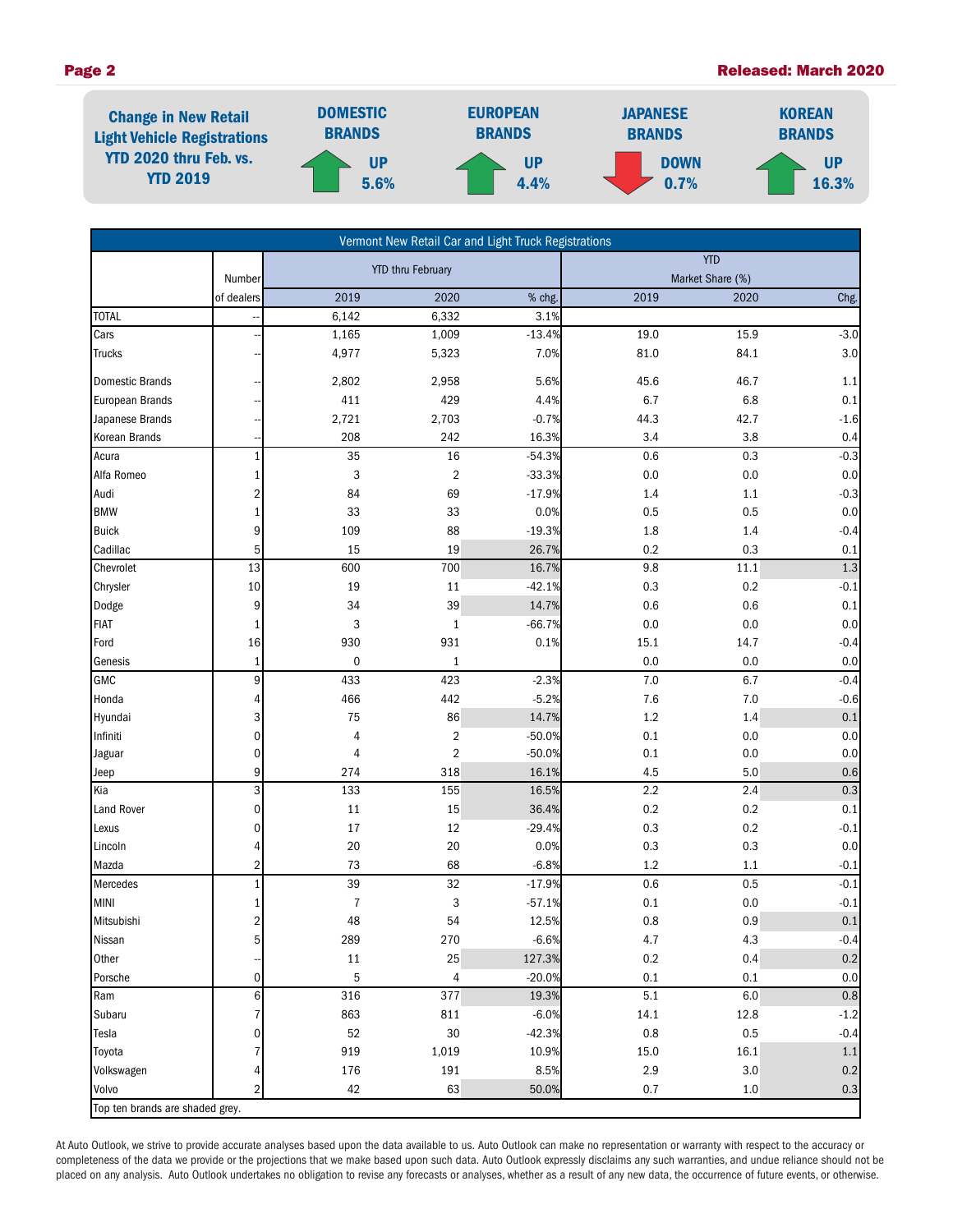# Percent Change in Brand Registrations YTD 2020 thru February vs. YTD 2019 (Top 25 selling brands)



# Vermont Market Share YTD 2020 thru February (Top 25 selling brands in state)





Registrations increased by more than 16% for Volvo, Land Rover, Cadillac, Ram, Chevrolet, Kia, and Jeep.



Toyota, Ford, Subaru, Chevrolet, and Honda were market share leaders in Vermont

Data Source: AutoCount data from Experian.

Attribution notice: Any material quoted must be attributed to Vermont Auto Outlook, published by Auto Outlook, Inc. on behalf of the Vermont Vehicle and Automotive Distributors Association. Data source must also be shown as "Data Source: AutoCount Data from Experian." Please contact the association with any questions or comments regarding the publication.